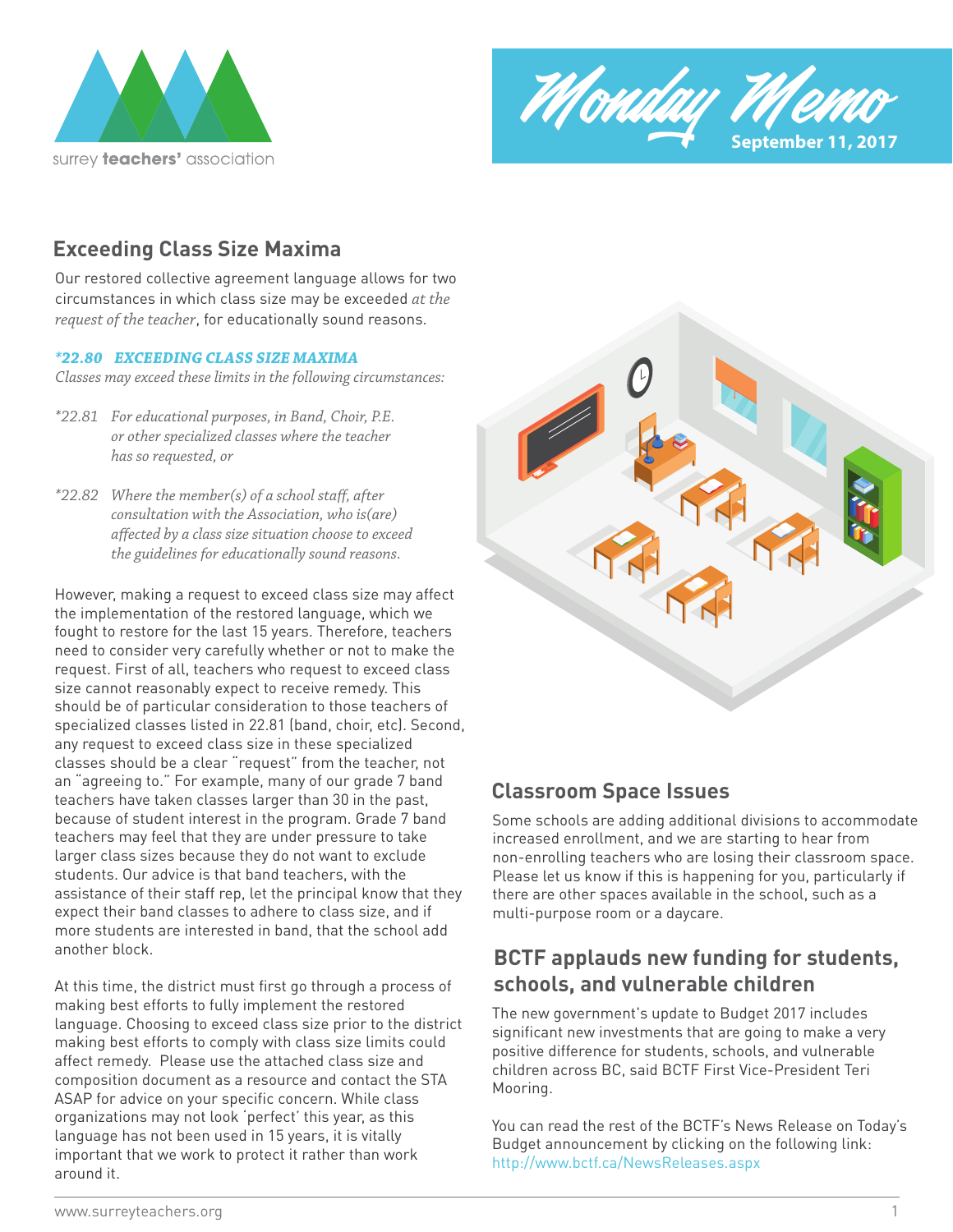#### The hard numbers from the budget are as follows:

• A \$681 million increase for our K-12 education system over **Pacific Blue Cross** 3 years (We will have to wait for more information from the Ministry of Education to see how that is broken out. Each annual increase will build on the next.)

• The funding announced includes \$177 million of new money for this fiscal year over and above what was announced in the spring. (The current fiscal year ends in March 2018.)

• The new 2017–18 provincial budget (different fiscal calendar than school districts) is \$385 million more than what was outlined by the February 2017 budget.

• There is a new \$50 million investment to help school districts meet immediate space needs.

• There will be \$19 million for the restoration of free Adult Basic Education and English Language Learning in both K-12 and postsecondary sectors.

• Former children in care now have access to tuition-free post-secondary education.

#### **Repeat with Correction: STARA/Special General Meeting, September 20th**

There will be a STARA meeting and a Special General Meeting at 4:00 on Wednesday, September 20 at EagleQuest Golf Club. We will be electing two new Members-at-Large for our Executive Committee: one to replace Marjorie Dumont in the position designated for an Aboriginal person, and one to replace June James, who was elected as our new Professional Development Officer in June. We encourage anyone interested in becoming part of our STA leadership team to run for a position, and bring colleagues to vote for them! Candidates will each be able to make a 1-minute speech. In addition, candidates should submit a Candidate's Statement to esther@surreyteachers.org by the end of the day Friday, Sept. 15th.



# **PRO-D REP TRAINING**

Training for PD reps will take place this year between **September 19th and 29th**. PD reps, please see the attached flyer and register as soon as possible, and definitely **prior to September 19th**! All PD reps are required to attend a day of training, and the later dates tend to fill up quickly.

# **CUPE 1816 ratifies agreement with**

*As per the update on CUPE BC's website*  http://www.cupe.bc.ca/cupe\_1816\_ratifies\_agreement\_with\_pacific\_blue\_cross

BURNABY—CUPE 1816 members have ratified a new collective agreement with Pacific Blue Cross that includes annual wage increases, preserves retiree benefits and establishes a health and welfare trust to be managed by joint union-management trustees… The contract came with a return to work agreement that will see PBC's 600 employees back on the job next Monday (September 18). The union's picket line outside PBC's Burnaby office will be down today.

"We understand that PBC plan holders have been seriously inconvenienced by this dispute. We wish to thank them for their patience over these past few months and assure them that we will do our very best to bring service levels back to normal as soon as possible. We also want to thank everyone who supported us during this labour dispute."



#### **Walk for Reconciliation, Sunday, Sept. 24**

At the Reconciliation Walk a couple of years ago during the Truth and Reconciliation Commission's process, an astonishing 90,000 people turned out in the pouring rain on a Sunday morning in downtown Vancouver. Since that time, people, organizations and communities have been taking steps, both large and small, to integrate their work and thoughts with the TRC's demands. It is an important moment in Canada's history that we all can be a part of. Let's walk again to celebrate the continuation of this work and process.

This is an opportunity for people of all backgrounds to make a personal contribution to the reconciliation movement.

How we build relationships today affects our next generations. Through walking in the spirit of reconciliation you honour intergenerational lives taken, honour survivors and those impacted by the Indian residential school system, and show your support for the youth in all communities. http://reconciliationcanada.ca/walk-for-reconciliation-2017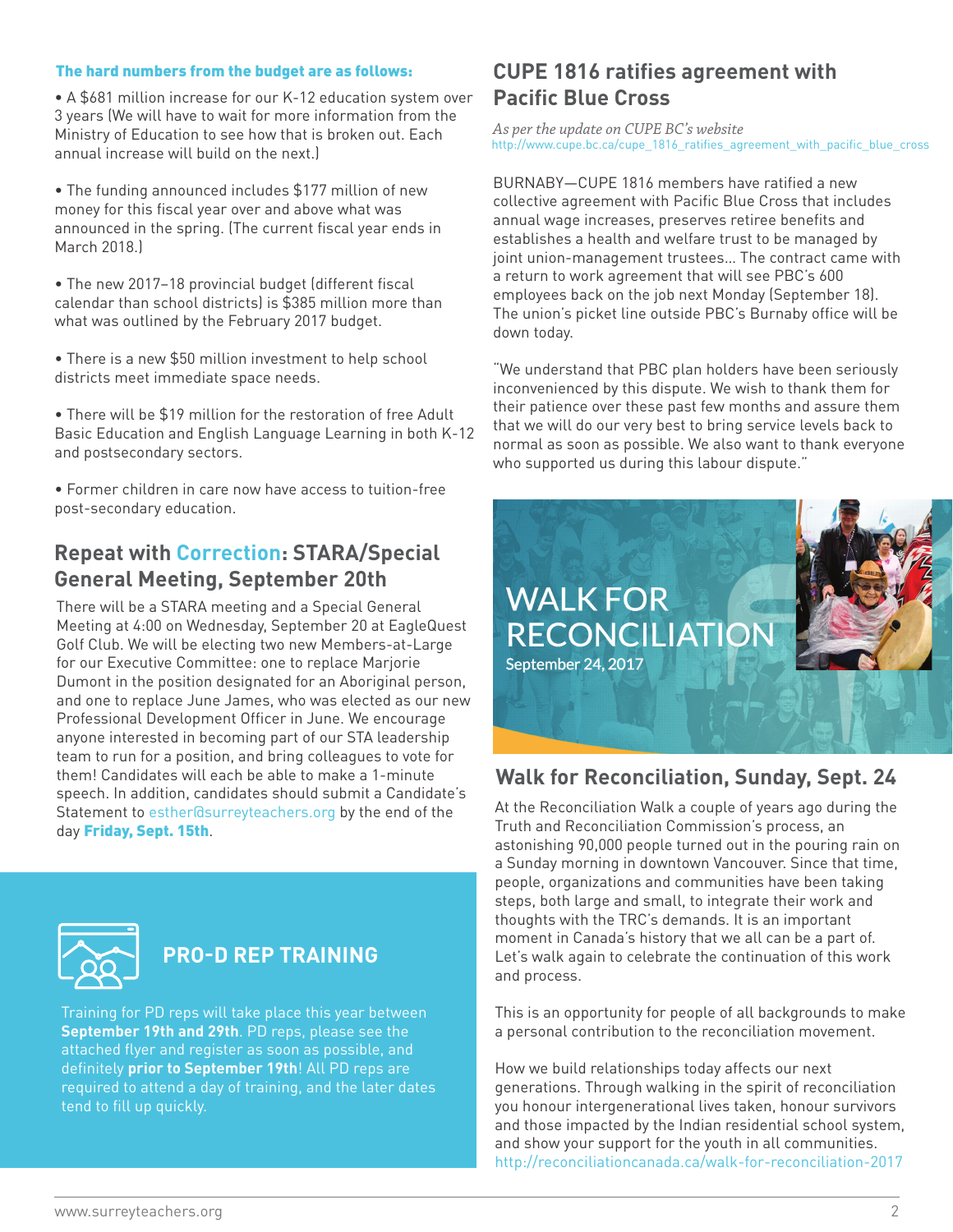

#### **Repeat: Orange Shirt Day, September 30th**

The STA is encouraging teachers and students across the district to wear an orange shirt to school on Friday, September 29th. Orange Shirt Day is an opportunity for schools to come together in the remembrance of residential schools, and in a spirit of reconciliation. (http://www.orangeshirtday.org/phyllis-story.html)

The BCTF has a new resource called Gladys We Never Knew that explores the history of residential schools through the life of a child.

https://bctf.ca/uploadedFiles/Public/AboriginalEd/GladysResource/eBook.pdf

STA is ordering "Every Child Matters" orange t-shirts in a unisex style and in a variety of sizes. We will have enough to send 2 to every secondary school and 1 to every elementary school/learning centre/other educational site. Please see the attached picture of the t-shirt. Staff reps, we are asking you to help by organizing a draw at your school for teachers interested in these t-shirts. Please email (subject "Orange Shirt Day") the office at events@surreyteachers.org with the name(s) and preferred size(s) (S-XXXL) of the recipient(s) by **4pm Monday, September 18th**. Office staff will send t-shirts to recipients through the courier and do their best to matched preferred sizes to requests, as long as those sizes are available.

#### **Repeat: Have You Elected Your STA Staff Representatives?**

The Collective Agreement requires that, at the beginning of each school year, STA members in each workplace will elect a staff representative(s), and that the staff representative(s) will advise the Principal/Vice Principal of their election. Each workplace must have a minimum of one staff representative. Additional staff reps can be elected on the basis of one per every 15 teacher staff members or major portion thereof. (E.g. if your school has 32 teachers on staff, elect two staff reps. If there are 53 teachers on staff, elect 4 staff reps.) Once you have been elected as staff rep(s), please fill out the attached school information form indicating **all of the various STA** 

**positions**, and send it to the STA office. Please endeavor to complete these elections before the first STARA meeting on September 20th.

Please be advised that if no staff rep is elected at your workplace, *the STA will be sending a letter to your administrator advising them*  that the STA table officers will be the staff reps at your school and *will attend meetings with administration, as well as holding union meetings at the school.*



### **STA/SD36 Mentorship Program**

Our Mentorship program is now open for application for new and experienced teachers. All teachers who are new to the district or new to their role are welcome to apply. Of course we are also looking for experienced teachers to join our mentorship program. Please see the attached flyer for more information, or go to www.mentor36.com.

### **Information required**

If you are a secondary school teacher who has been assigned to teach a split shift schedule, please contact Joanna Cerazy, Grievance Officer, at grv-spt@surreyteachers.org



# **BCTF PQT/Teacher Inquiry Project**

Teacher inquiry has become a well established model of self-directed professional development throughout the province, and the BCTF is pleased to offer teachers the opportunity to be part of one of 18 joint local/district inquiry projects. Please submit project applications to the STA Office, attention June James, by **Wednesday, September 27th**. More information and project applications can be found at https://bctf.ca/TeacherInquiry.

#### **PSA Super Conference**

Registration is now open and includes two full days overflowing with professional learning opportunities created by 25 BC PSAs and over 30 remarkable keynote presentations. Register on-line at: https://www.psasuperconference.ca

Teachers can apply for STA School Based or Consolidated funds to cover the registration fee.